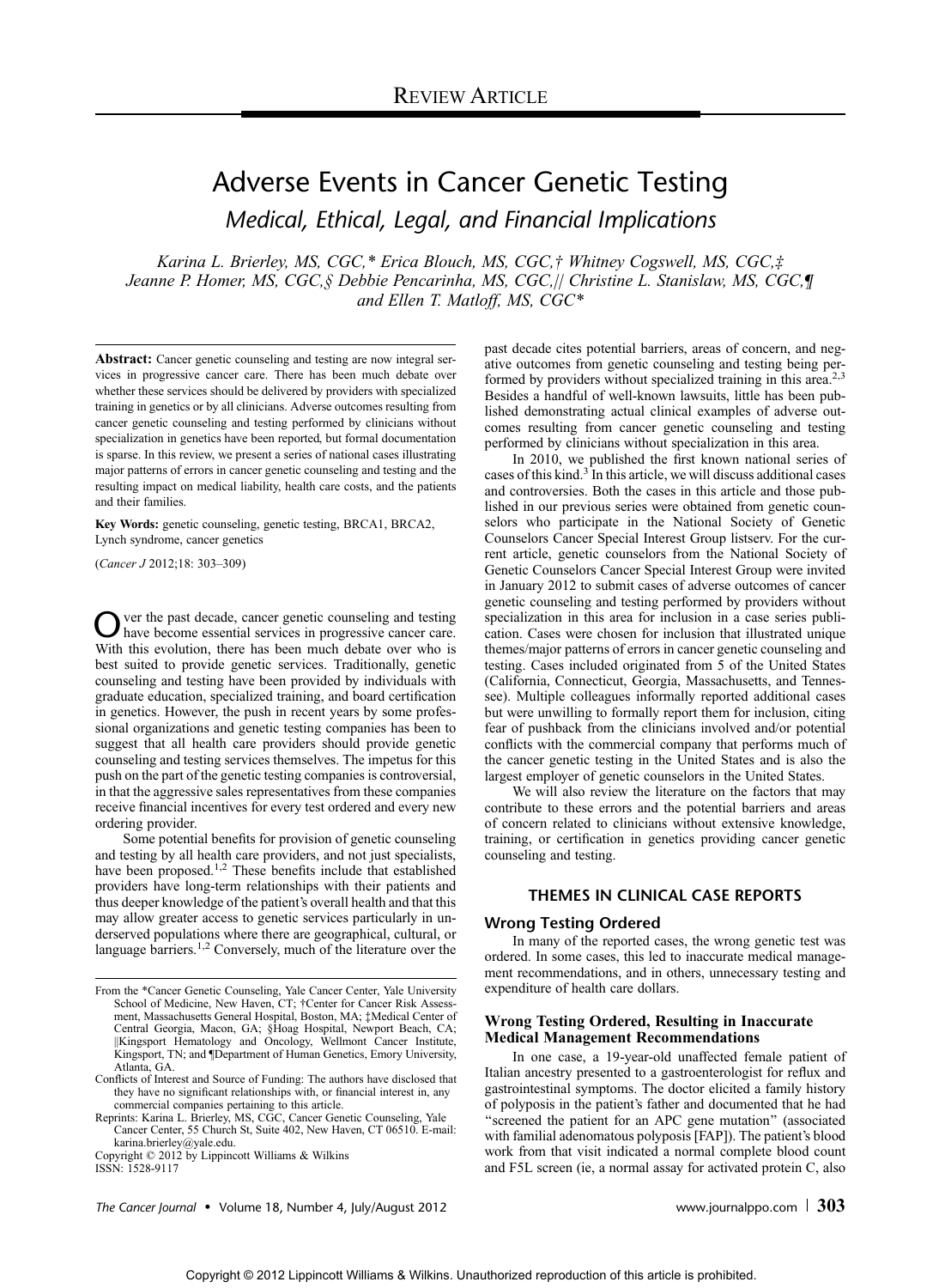abbreviated ''APC''). A colonoscopy was not ordered, nor was the patient referred to genetics. Notes from the patient's followup care with this physician make no further mention of genetics or FAP. A year later, the patient was seen by a new physician and referred for a colonoscopy and cancer genetic counseling. Testing ordered by the genetic counselor revealed that the patient carried a detectable APC gene mutation, and the patient was found to have polyposis upon colonoscopy. The original gastroenterologist in this case ordered the wrong test and apparently closed the case based on a false-negative result. Ninety-three percent of patients with classic FAP go on to develop colorectal cancer by the age of 50 years without colectomy.<sup>4</sup> The average age at diagnosis of colon cancer in untreated individuals with FAP is 39 years.<sup>4</sup>

In another case, a 63-year-old unaffected woman of English, not Jewish, ancestry was seen by her primary care physician because of her concerns about her family history, which included a sister diagnosed with ovarian cancer and a mother who died of early-onset breast cancer. The primary care physician ordered testing for the 3 BRCA mutations that are common among individuals of Jewish ancestry, which was negative. The patient received a copy of the test results with a note from her physician, ''BRCA [smiley face].'' The sister with ovarian cancer later had full sequencing of the BRCA1 and BRCA2 genes and was found to carry a BRCA2 mutation (not the one common among Ashkenazi Jews, as expected based on their ancestry). Five years later, the original patient was referred to a cancer genetic counselor by her radiologist to make sure she had had the correct testing. The genetic counselor ordered testing for the familial BRCA2 mutation identified in the sister, and the patient, fortunately, tested true negative. However, if she had carried the mutation, many serious adverse consequences (including cancer diagnoses) could have resulted for her and her at-risk adult children from her not knowing her correct BRCA status for many years.

In a third case, an oncologist referred a 23-year-old woman of Mexican, not Jewish, ancestry who was recently diagnosed with bilateral breast cancer for genetic counseling. The referral read ''genetic counseling and BRCA testing for surgical decision making.'' Upon taking the patient's family history, the counselor learned that the patient had a sibling who was diagnosed with a glioblastoma at age 14 years and died at age 16 years. Based on the patient's personal history of very early-onset bilateral breast cancer and family history of a childhood brain tumor, the genetic counselor instead ordered testing for mutations in the p53 gene associated with Li-Fraumeni syndrome. The patient was found to carry a p53 mutation and therefore learned she was not a good candidate for chest wall irradiation. The patient had previously been counseled by her physician that she would need a prophylactic bilateral salpingo-oophorectomy at age 23 years because of the association of BRCA mutations and ovarian cancer, and this suggestion (which would have been controversial, even in a BRCA carrier) was difficult to counter with the patient even after a p53 mutation had been identified.

#### Unnecessary Testing/Misuse of Health Care Dollars

Ordering the wrong genetic testing can also lead to the unnecessary expenditure of thousands of dollars, which is then charged to the insurance company and/or the patient. In one such example, a patient was seen by his surgeon based on the fact that his sister carried a known MSH2 mutation associated with Lynch syndrome. The surgeon ordered full sequencing of the MSH2 gene though his office's laboratory, and the charge for this testing with the laboratory send-out fees was \$4700. The patient's insurance, justly, denied payment for this test. The patient was then

seen by a cancer genetic counselor when his daughter decided to pursue testing. He was very upset when he learned that the appropriate testing (for the single familial mutation) would have  $\cos t \sim $475$ . The patient was also angry that, despite all of this extra expense, his doctor had given him little pertinent Lynch syndrome information except that he carried the same mutation that his sister carried; he had not been given detailed information about his cancer risks, screening recommendations, and risks and recommendations for other family members.

#### Results Misinterpreted

Misinterpretation of genetic test results was another common error observed in our series of cases. Many of the cases of result misinterpretation involved variants of uncertain significance, which are among the more difficult results to interpret. However, other cases demonstrated that result misinterpretation occurred in simple, straightforward cases.

# Result Misinterpretation, Resulting in an Advanced Cancer Diagnosis

A 46-year-old woman of Polish, not Jewish, ancestry was referred to cancer genetic counseling because of her recent diagnosis of stage III ovarian cancer and strong family history of breast cancer (Fig. 1). She initially reported that one of her relatives who had breast cancer had BRCA testing in a different country and tested negative. At the end of her appointment, she recalled that she had BRCA testing through her gynecologist's office 16 months earlier at age 45 years and was told it was "normal." However, after discussing that she would now meet the testing company's criteria for large rearrangement testing (BART) in BRCA1/2 at no additional cost, the patient chose to proceed with testing. Upon receiving the request for this additional testing, the laboratory sent the genetic counselor a fax indicating that the patient would not qualify for free BART rearrangement testing because her initial testing was positive for a deleterious mutation in BRCA1. The counselor contacted the ordering gynecologist to determine what had occurred and what the patient had been told about her results. The gynecologist was shocked, and very upset, to learn that the patient carried a mutation and to realize that she had misinterpreted the result, which was clearly printed in capital letters in a box at the top of the page. The gynecologist had noticed only the wording listed next to the BRCA2 gene and a targeted rearrangement panel that indicated that no mutation was detected in that gene. The gynecologist contacted the patient about this error, and the patient was then seen for follow-up genetic counseling. The patient and her husband were painfully aware that if her results had been read correctly 16 months earlier, she could have had a prophylactic BSO and probably avoided a likely fatal advanced ovarian cancer diagnosis. The patient and her husband indicated that they planned to sue her gynecologist.

Another case in which the significance of test results was misinterpreted demonstrates how inaccurate information given to one patient can impact multiple other family members. A 60 year-old man of Irish ancestry diagnosed with breast cancer was seen for cancer genetic counseling based on his personal history and his family history that included 5 cases of ovarian cancer (Fig. 2). One of his maternal cousins with ovarian cancer carried a known BRCA1 mutation. The patient reported that his sister was tested for this familial BRCA1 by her gynecologist and learned that she did not carry this mutation. She was told that since she did not have this mutation, none of her siblings (including this gentleman) would carry this mutation, and none of them needed testing. After his cancer diagnosis, this gentleman had testing and learned that he carried the familial BRCA1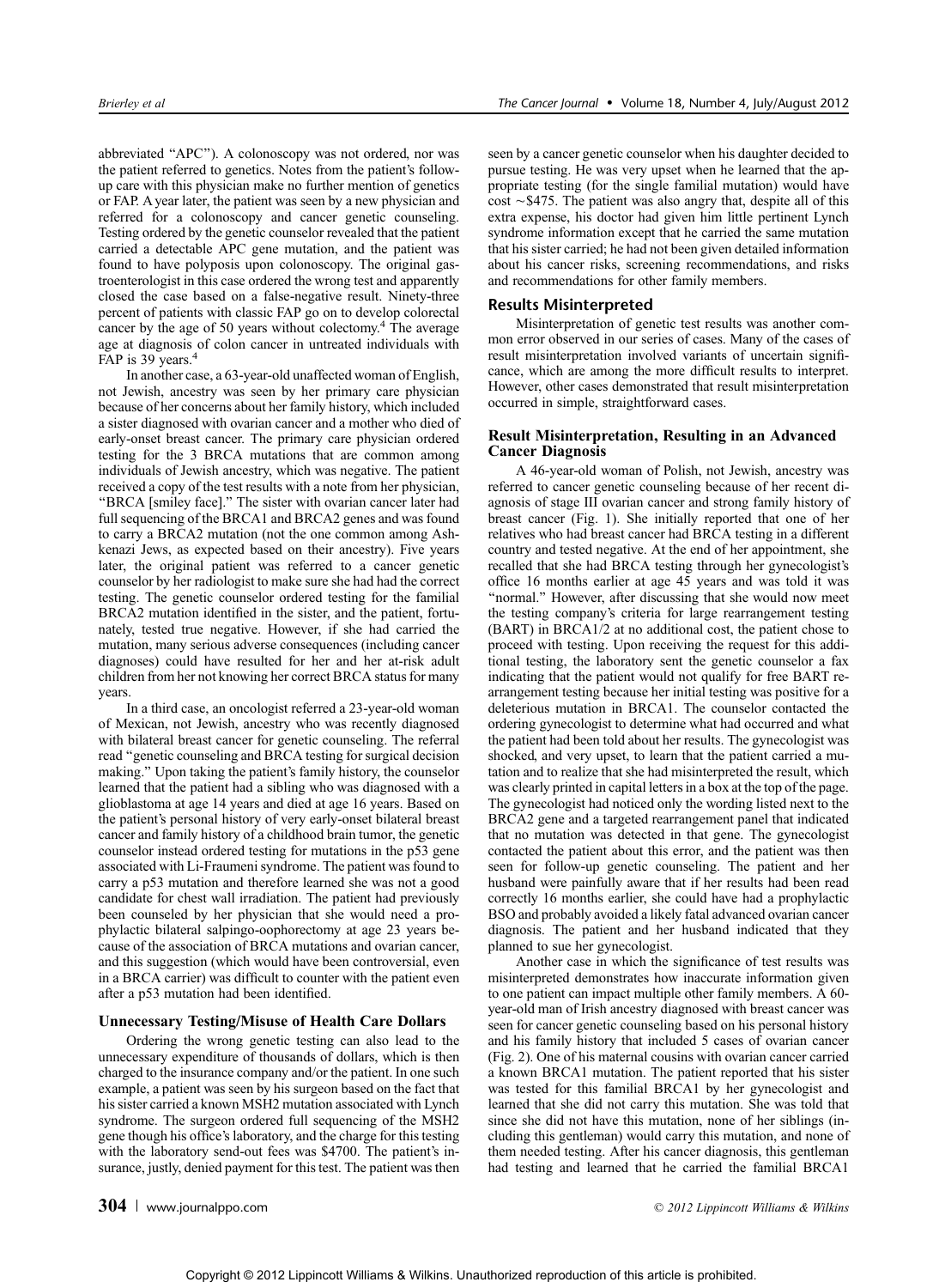

FIGURE 1. Pedigree for a female patient whose BRCA1-positive test result was misinterpreted as negative, resulting in an advanced ovarian cancer diagnosis.

mutation. He was angry that his sister and their family had been given misinformation about their risks. He indicated that he would have sought care for the lump he had found behind his nipple much sooner if he had known he was at increased risk, and this may have allowed him to be diagnosed at an earlier stage, avoid chemotherapy, and to have a better prognosis.

# Result Misinterpretation, Leading to Unnecessary Prophylactic Surgery

A 42-year-old patient with a confirmed diagnosis of FAP and an APC gene mutation was referred for genetic counseling by her gastroenterologist because she had had genetic testing several years earlier through her colorectal surgeon, but had never had formal genetic counseling. When the genetic counselor took the patient's personal history, she learned that the patient had had a total hysterectomy and bilateral salpingo-oophorectomy at age 41 years based on her surgeon's assessment that she ''was at an increased risk for cancer there'' because of her genetic

test results. The surgeon had apparently confused the cancer risks associated with FAP with the ovarian and uterine cancer risks seen with Lynch syndrome. This patient had undergone unnecessary surgery and premature menopause because of this misinformation.

One of the more common result misinterpretations in this, and previous, case series was a variant of uncertain significance being falsely interpreted as a known disease-causing mutation. In one case, a 30-year-old woman was referred to a cancer genetic counselor after being tested by her gastroenterologist and told that she carried an MSH6 mutation (Fig. 3). The patient sobbed through her appointment with the genetic counselor indicating that her doctor had told her that she would need to have a hysterectomy and therefore would not be able to have children. She had never had a diagnosis of cancer but had a strong family history of colon cancer including her father, sister, paternal aunt, and paternal grandfather diagnosed at ages 45, 26, 47, and 60 years, respectively (Fig. 3). Upon reviewing her test results, the genetic counselor discovered that the patient actually carried a



FIGURE 2. Pedigree for a male patient whose sister's BRCA negative test result was misinterpreted leading to a delay in testing and an advanced male breast cancer diagnosis.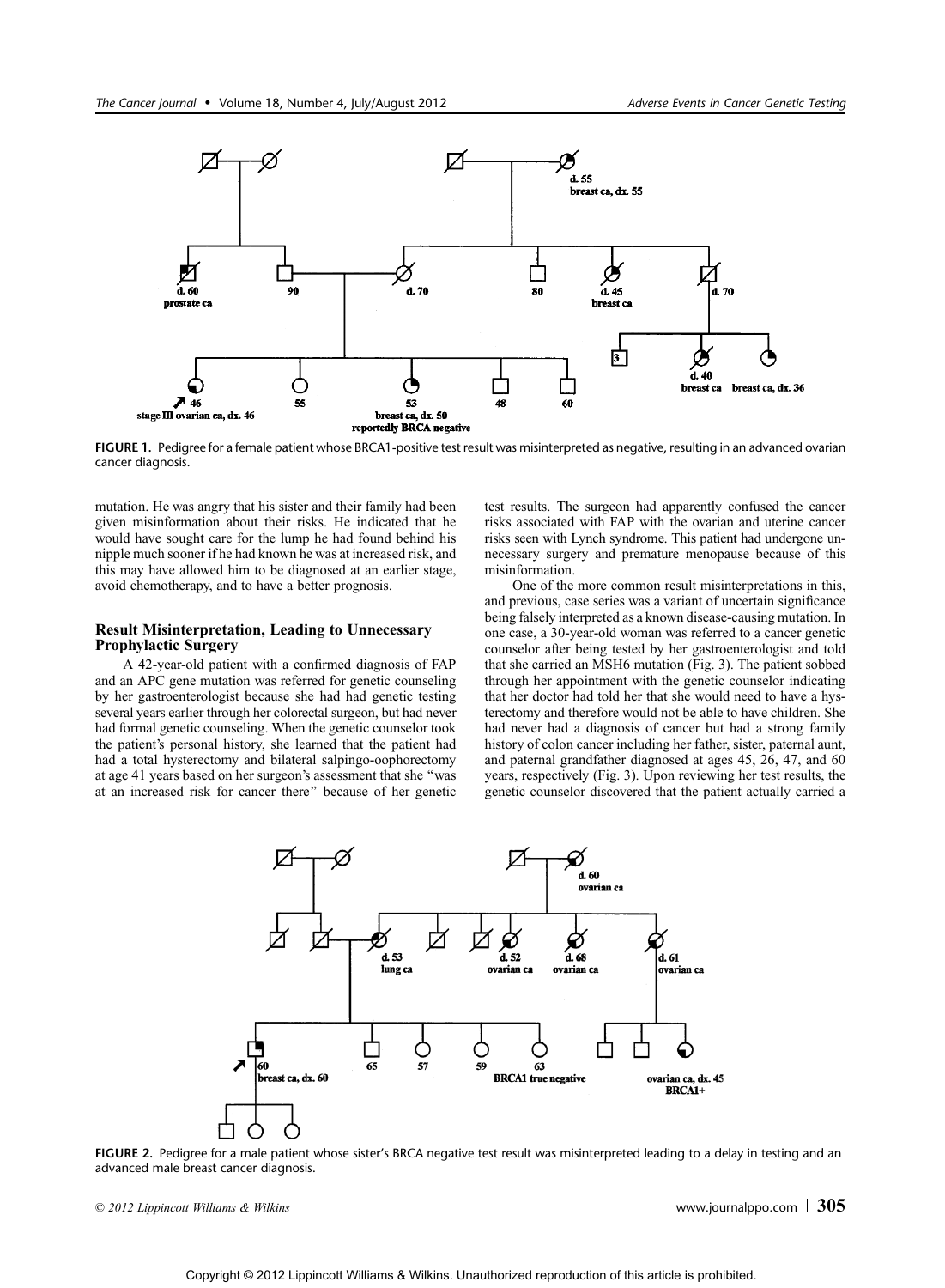

FIGURE 3. Pedigree for a female patient whose MSH6 variant of uncertain significance test result was misinterpreted as a deleterious mutation leading to recommendations for unnecessary prophylactic surgery.

variant of uncertain significance. Many of the affected relatives were living, so genetic testing was recommended in an affected relative. Her father had genetic counseling and testing and learned that he carried a deleterious MLH1 mutation. The patient subsequently had testing and learned that she did not carry the MLH1 mutation identified in her father that was responsible for the cancers in her family. She was thus not at increased risk for colon, uterine, and ovarian cancer and did not need to have a prophylactic hysterectomy.

#### Inadequate Genetic Counseling

In some cases, inadequate genetic counseling was the main error that occurred and included incomplete information about implications and options for the patient and/or their family members and practices that go against widely accepted ethical principles in cancer genetic counseling and testing.

#### Ethical Issues

The parents of a 7-year-old healthy girl of Ashkenazi Jewish ancestry, at the urging of a relative who is a physician, obtained a test kit from a genetic testing company and requested that their daughter's pediatrician order BRCA testing based on their Jewish ancestry and the father's family history of ovarian cancer. The pediatrician complied with their request, and the child was found to carry a BRCA1 mutation. When the parents were seen for genetic counseling, they were upset to learn that this information would also directly impact whichever parent carried the mutation in terms of increased cancer risk and that either of them could carry this mutation and should have testing since they were both of Jewish ancestry. Upon learning the future impact of this mutation for their daughter and the fact that her medical management in childhood would not change based on this information, they left indicating that they wished they had not had her tested at this time. When there is no immediate medical benefit (ie, interventions that can be offered in childhood), it is almost universally recommended that testing for adult-onset conditions be deferred until adulthood when the individual can make an informed decision about testing because there are potential

risks or concerns about testing in childhood including adverse psychosocial reactions, discrimination, and stigmatization.<sup>5-9</sup> This recommendation is also based on the ethical principles of respecting the autonomy of the child and their right not to know. $5-9$ 

# POTENTIAL FACTORS CONTRIBUTING TO ERRORS IN CANCER GENETIC COUNSELING AND TESTING

The literature regarding medical errors across all specialties suggests that certain factors increase the likelihood that errors will occur, including case complexity, time pressures, inadequate experience, insufficient knowledge or training, and poor communication.<sup>10-12</sup> Several of these factors may make these errors more likely among providers without extensive knowledge, training, or certification in genetics than among cancer genetics professionals, including lack of familiarity and inadequate knowledge and training.<sup>10-12</sup> Numerous national and international studies have shown that many providers have inadequate knowledge of genetics to prepare them for providing genetic counseling and testing. $2,13-18$  These studies have consistently shown significant deficiencies among nonspecialists in knowledge essential for providing cancer genetic counseling and testing, including inheritance patterns, risk factors for hereditary cancer syndromes, and gene penetrance.<sup>13-18</sup> Even in a recent study of medical residents (who presumably would have the most current education and training in genetics), significant deficits in knowledge of key concepts, including associated cancer risks and inheritance patterns, were identified.<sup>17</sup>

These deficiencies in knowledge are likely related to the fact that the majority of medical professionals have little formal training in genetics.<sup>2,18</sup> A survey of gynecologists found that 65% had no formal classroom or clinical training in genetic testing in gynecologic practice.<sup>18</sup> Even among the youngest physicians (aged  $\leq 40$  years), who were likely to have the most modern training, the majority (62.4%) reported not having received formal training in genetics.<sup>18</sup> In 2004, a survey of US and Canadian medical schools found that 62% provided 20 to 40 hours of medical genetics course work, and 18% provided less than 20 hours.<sup>19</sup> Most of this instruction took place during the first year of medical school and focused on general concepts, not practical application.<sup>19</sup>

Time pressures probably also contribute to errors in cancer genetic counseling and testing performed by clinicians without extensive training and knowledge in this area. Genetic counseling and testing are complex and time-consuming processes that minimally involve obtaining a detailed personal and 3-generation family medical history and providing thorough pretest informed consent and posttest result disclosure and interpretation.20,21 Professional guidelines suggest that the informed consent process should include a discussion of what testing to consider, whom to test in the family, possible test results and their implications for the individual and family members, options for cancer screening and risk reduction, economic considerations, and psychosocial considerations.20,21 Thus, in busy clinic settings where primary care physicians and gynecologists have an average of 20 minutes or less per patient encounter, $^{22}$  it is unrealistic and unfair to ask these providers to add a service as complex as cancer genetic counseling and testing to an already busy appointment. In fact, many physicians self-report lack of time as a barrier to providing genetic counseling and testing services.<sup>2,16,23</sup>

In addition to having inadequate knowledge and time to provide genetic counseling and testing services, experts cite concerns that many physicians have insufficient familiarity with

**306** www.journalppo.com  $\degree$  2012 Lippincott Williams & Wilkins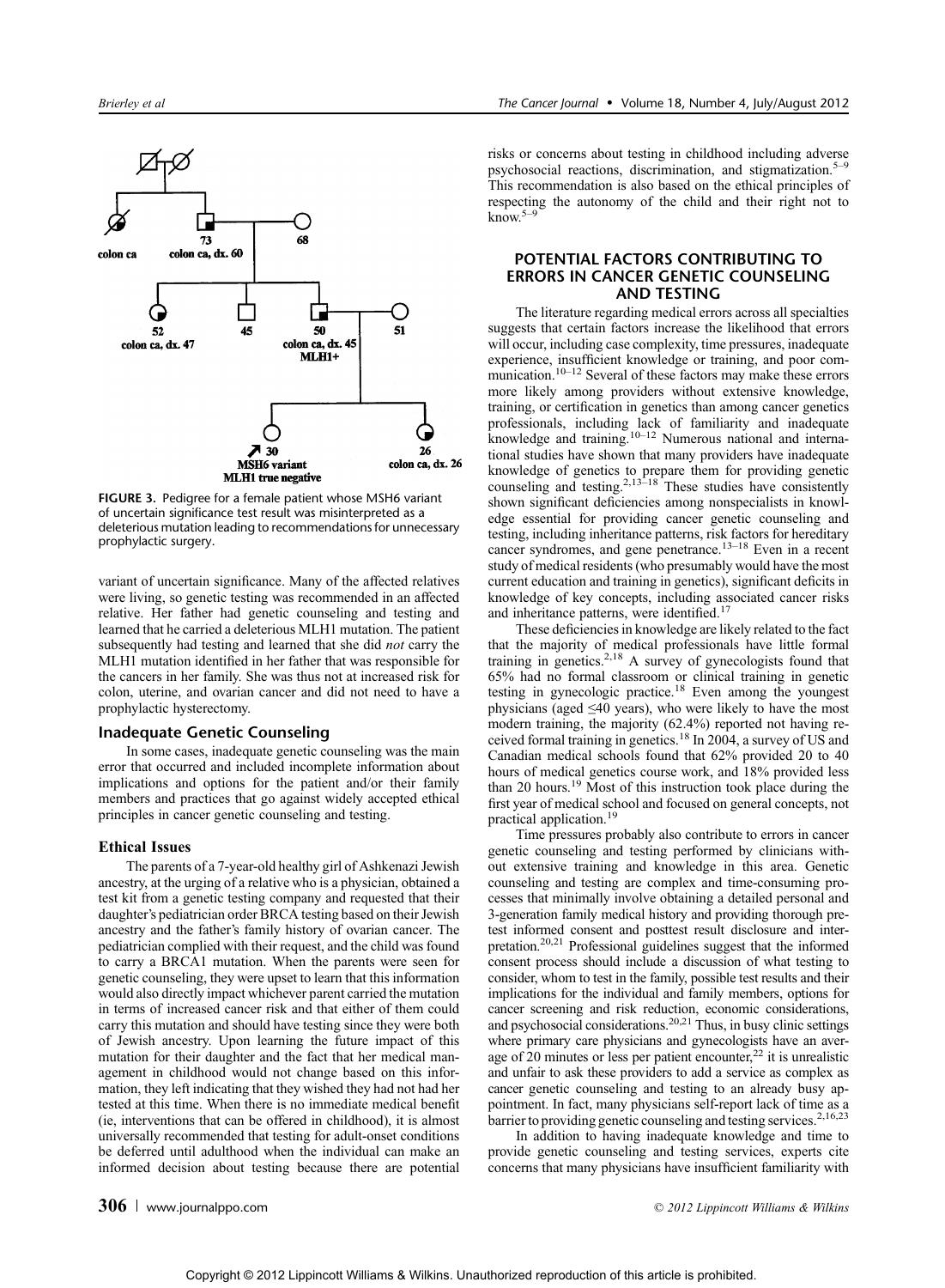the unique, complex ethical and psychosocial issues that are often part of the genetic counseling process (e.g., the impact of results on the entire family, policies regarding testing minors for adult-onset conditions, and concerns about genetic discrimination).<sup>2,24-27</sup> Numerous professional guidelines uniformly discourage testing minors for adult-onset disorders (including hereditary cancer syndromes) unless there are immediate medical interventions available in childhood that will reduce morbidity or mortality.<sup>5-9</sup> Yet, a 2010 survey of primary care physicians showed that 31% would ''unconditionally'' recommend testing a healthy 13-year-old girl for her mother's BRCA mutation.<sup>26</sup> One of the case examples presented above where a pediatrician ordered BRCA testing on a 7-year-old girl provides a parallel clinical illustration of this study.

Clinicians without extensive training and knowledge in genetics may also not be sufficiently aware of current policy guidelines and laws in order to accurately inform patients about insurance coverage for testing, existing protections against genetic discrimination, and whether they are an appropriate candidate for testing.<sup>24,25,27</sup> A 2009 survey of family physicians showed that more than half (54.5%) had no awareness of the Genetic Information Nondiscrimination Act of 2008 (GINA), a national law that provides protection against genetic discrimination by health insurers and employers. $27$  Even among those physicians who reported having some basic knowledge of GINA, many were not aware of the particular areas protected (i.e., group health insurance, private individual health insurance, employment) by GINA and the limitations of GINA (i.e., no protections regarding life or long-term care insurance). $<sup>2</sup>$ </sup>

A secondary concern raised by these cases is the waste of health care dollars on unnecessary testing and procedures. Particularly in the current economy, rising health care costs are a significant subject of attention from the government, physician groups, employers, and the general public.<sup>28</sup> US health care costs have been consistently increasing at a rapid pace, twice that of inflation. In 2010, US health care expenditures reached \$2.6 trillion dollars or  $17.6\%$  of the gross domestic product.<sup>29</sup> Many experts agree that health care costs are significantly higher than necessary and that waste, overuse, and inappropriate or unnecessary care are some of the major contributors to this excess.<sup>28,29</sup> In addition to the cases in this series, 2 recent studies demonstrate how unnecessary genetic testing may be contributing to excess health care spending. One survey of 1500 physicians asked them to distinguish between clinical scenarios representing cases where the risk was sufficiently increased to warrant BRCA testing and cases where the risk was low and testing was not warranted based on published guidelines.<sup>30</sup> Although 25% of the physicians had ordered BRCA testing in the past year, 45% chose at least 1 low-risk scenario as warranting testing, and only 19% were able to correctly identify which scenarios warranted tested and which did not.<sup>30</sup> In another recent study, physicians were asked whether to recommend testing and which testing they would order for at-risk relatives of a patient based on the patient carrying a deleterious mutation or a variant of uncertain significance. $31$  The majority (82%) would inappropriately order testing when the result was a variant of uncertain significance, and in both situations, most would inappropriately choose to order comprehensive sequencing, which would result in at least a 9 fold increase in unnecessary testing costs.<sup>31</sup> These findings were independent of physicians' experience or specialty.<sup>31</sup> In response to this expensive problem, several insurance companies are now tracking the number of inappropriate requests for genetic testing, requiring prior notification or authorization for genetic testing, encouraging or requiring genetic counseling by providers with expertise and/or board certification in genetics before testing,

and covering care by telemedicine genetic counseling services for their members.  $32-35$ 

Numerous lawsuits have found health care providers negligent with regard to genetic testing, including several involving hereditary cancer syndromes.<sup>36,37</sup> Physicians appear to be the most common target of these lawsuits in which they were found negligent for failing to collect a sufficient family history, refer to a genetic counselor or geneticist, recognize the possibility of a hereditary cancer syndrome, recommend appropriate testing, recommend suitable risk reduction options, and/or warn at-risk relatives.36 In 2 similar lawsuits from the past decade, women who were diagnosed with ovarian cancer and ultimately died of their disease and their families successfully sued their physicians for failing to refer them for genetic counseling and testing and/or advise them about their options for risk reduction based on their strong family histories of breast and ovarian cancer.<sup>37</sup> A number of other cases have found physicians negligent in recognizing and appropriately advising patients regarding hereditary colon cancer in their families.<sup>38</sup>

Over the past decade, direct-to-consumer marketing for genetic tests has become more widespread targeting both physicians and consumers. Although there is no direct evidence to suggest that these campaigns have contributed to an increase in adverse events in cancer genetic counseling and testing, experts have voiced potential concerns. One concern is that genetic testing practice patterns of primary care providers may be more strongly influenced by direct marketing, lay press, and threats of malpractice than by expert protocols and journal articles.<sup>2</sup> Direct-to-consumer marketing campaigns by the testing company that holds the exclusive patents on testing for the BRCA1 and BRCA2 genes have been a particular focus of controversy. This company has openly stated that in order to grow their revenue they expanded their sales force and focused on urging gynecologists and oncologists to provide cancer genetic counseling and testing in their offices rather than referring patients to a genetic counselor.<sup>35</sup> The testing company insists that community physicians are prepared to perform genetic counseling, and their sales force provides "genetic counseling education" for office physicians and their staff.<sup>35</sup> However, this is contrary to the bulk of the available data that suggest that most providers lack the time, knowledge, and awareness to provide adequate genetic counseling. It also conflicts with the Commission on Cancer Program Standards, which directly state that "educational seminars offered by commercial laboratories about how to perform genetic testing are not considered adequate training for cancer risk assessment and genetic counseling."<sup>21</sup> There is clearly a conflict of interest here because the individuals providing the "education" work for a commercial company that profits from the testing.

Another disturbing possibility is that physicians may be delegating the genetic counseling and testing process to office staff. A survey of New York obstetrician-gynecologists showed that, in many cases, office staff, including secretaries, were accountable for completing genetic test requisitions, reviewing test results, and giving test results to patients.<sup>39</sup> Forty-four percent of physicians in the study reported that secretaries filled out genetic test requisitions, 59% reported that secretaries review the results, and 86% report that secretaries communicated results to patients over the phone.<sup>39</sup> These findings raise questions about what steps are taken to ensure that office personnel are properly equipped and capable of performing these tasks, particularly if sales representatives from testing companies are providing the ''genetic counseling education'' to physicians' office staff.

Recent advances in technology have led to the development of more complicated genetic and genomic testing options,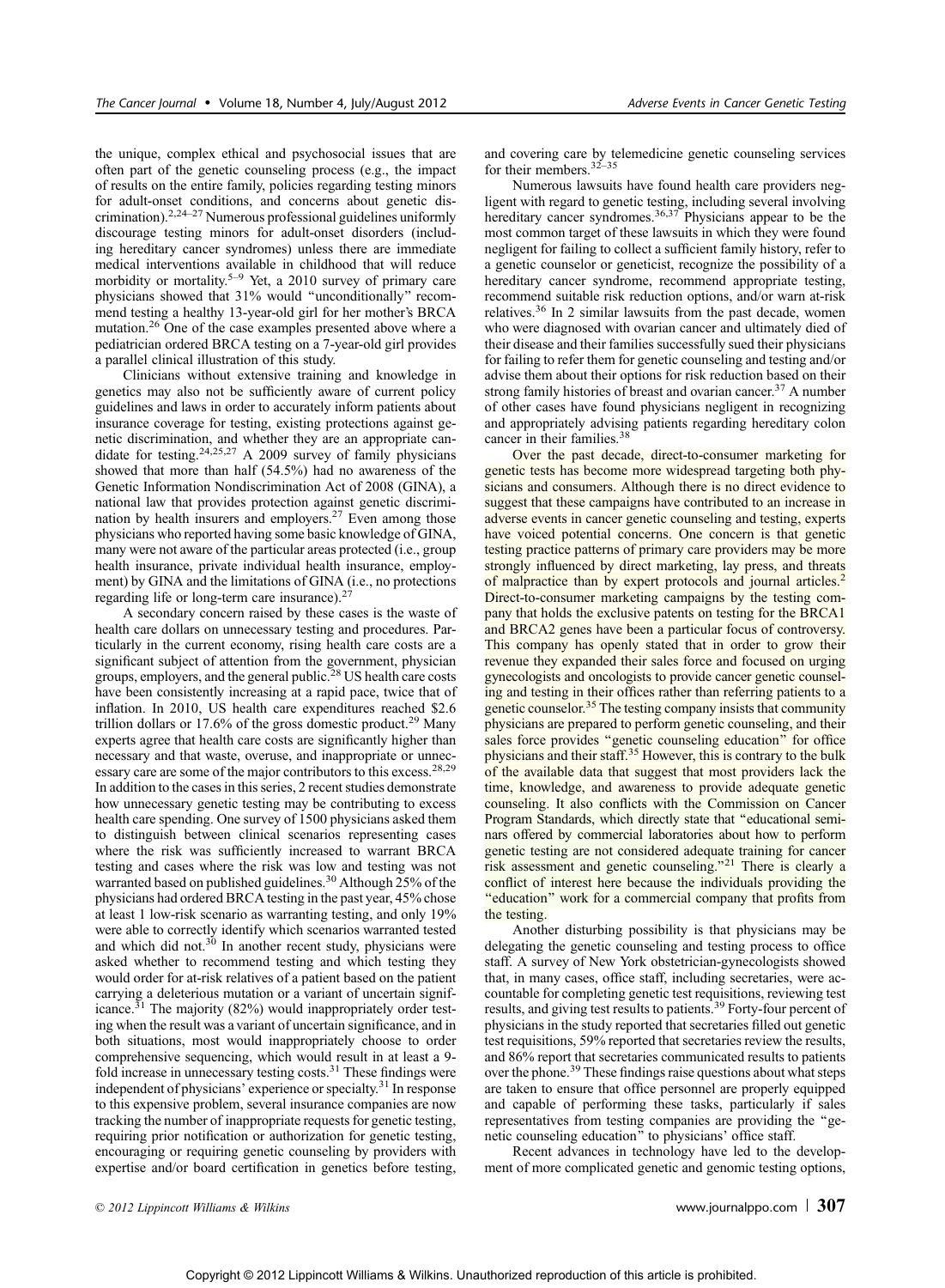including multiple gene panels, as well as whole exome and whole genome sequencing. Although these new testing options offer the promise of many benefits in terms of ''personalized medicine'' and advances in the diagnosis and treatment of both rare and common diseases, they have generated new concerns and heightened existing concerns about the potential medical, legal, social, and ethical challenges of genetic testing.<sup>40-43</sup> Whole exome and whole genome tests generate massive amounts of data, including potentially hundreds or thousands of variants per individual.<sup>40,41</sup> The significance of these variants and the function and clinical impact of many of the genes containing these variants are unknown. $40,43$  The interpretation of how these genetic changes impact health is likely to be far more complex, involving weaker associations, lower-penetrance mutations, and interactions between multiple genes and the environment.42,43 Unfortunately, our ability to generate massive amounts of genetic data has far outpaced our ability to analyze and interpret the clinical significance of these data.<sup>40</sup> Thus, using this information clinically to care for patients poses significant challenges even for providers with extensive knowledge and experience in medical genetics. The amount and complexity of these data also poses significant ethical and legal challenges, including what constitutes informed consent, the potential for incidental findings, what information to disclose to patients, how the data should be stored and shared, who owns the data, and implications for the patient and family members. $40-42$ 

The cases illustrated here demonstrate that errors with major medical, legal, financial, and ethical implications are occurring today in relatively straightforward genetic testing scenarios. As the field becomes more, and not less, complex, it is unrealistic and unfair to expect the average clinician to provide genetic counseling and testing services alone.

#### ACKNOWLEDGMENTS

The authors thank Mary E. Freivogel, MS, CGC, for her contribution to this article.

#### **REFERENCES**

- 1. Guttmacher AE, Jenkins J, Uhlmann WR. Genomic medicine: who will practice it? A call to open arms. Am J Med Genet.  $2001:106:216-222$ .
- 2. Greendale K, Pyeritz RE. Empowering primary care health professionals in medical genetics: how soon? How fast? How far? Am J Med Genet. 2001;106:223-232.
- 3. Brierley KL, Campfield D, Ducaine W, et al. Errors in delivery of cancer genetics services: implications for practice. Conn Med. 2010;74: 413-423.
- 4. Jasperson KW, Burt RW. APC-associated polyposis conditions. Available at: http://www.ncbi.nlm.nih.gov/books/NBK1345/. Accessed April 3, 2012.
- [5. Borry P, Stultiens L, Nys H, et al. Presymptom](http://www.ncbi.nlm.nih.gov/books/NBK1345/)atic and predictive genetic testing in minors: a systematic review of guidelines and position papers. Clin Genet. 2006;70:374-381.
- 6. American Academy of Pediatrics: Committee on Bioethics. Ethical issues with genetic testing in pediatrics. Pediatrics. 2001;107:1451-1455.
- 7. Berliner JL, Fay AM. Risk assessment and genetic counseling for hereditary breast and ovarian cancer: recommendations of the National Society of Genetic Counselors. J Genet Couns. 2007;16:241-260.
- 8. ASHG Board of Directors and ACMG Board of Directors. ASHG/ ACMG report: points to consider: ethical, legal, and psychosocial implications of genetic testing in children and adolescents. Am J Hum Genet. 1995:57:1233-1241.
- 9. American Society of Clinical Oncology. American Society of Clinical Oncology policy statement update: genetic testing for cancer susceptibility. J Clin Oncol. 2003;21:2397-2406.
- 10. Reason J. Understanding adverse events: human factors. Qual Health  $Care$  1995;4:80-89.
- 11. Mahlmeister LR. Human factors and error in perinatal care. J Perinat Neonatal Nurs. 2010:24:12-21.
- 12. Wilson RM, Harrison BT, Gibberd RW, et al. An analysis of the causes of adverse events from the Quality in Australian Health Care Study. Med J Aust. 1999;170:411-415.
- 13. Wideroff L, Vadaparampil ST, Greene MH, et al. Hereditary breast/ovarian and colorectal cancer genetics knowledge in a national sample of US physicians. J Med Genet. 2005;42:749-755.
- 14. Doksum T, Bernhardt BA, Holtzman NA. Does knowledge about the genetics of breast cancer differ between nongeneticist physicians who do or do not discuss or order BRCA testing? Genet Med. 2003;5:99-105.
- 15. Domanska K, Carlsson C, Bendahl PO, et al. Knowledge about hereditary nonpolyposis colorectal cancer; mutation carriers and physicians at equal levels. BMC Med Genet. 2009;10:30.
- 16. Suther S, Goodson P. Barriers to the provision of genetic services by primary care physicians: a systematic review of the literature. Genet Med.  $2003:5:70-76.$
- 17. Ready KJ, Daniels MS, Sun CC, et al. Obstetrics/gynecology residents' knowledge of hereditary breast and ovarian cancer and Lynch syndrome. J Cancer Educ. 2010;25:401-404.
- 18. Wilkins-Haug L, Hill L, et al. Gynecologists' training, knowledge, and experiences in genetics: a survey. Obstet Gynecol. 2000;95:421-424.
- 19. Thurston VC, Wales PS, Bell MA, et al. The current status of medical genetics instruction in U.S. and Canadian medical schools. Acad Med. 2007;82:441-445.
- 20. Riley BD, Culver JO, Skrzynia C, et al. Essential elements of genetic cancer risk assessment, counseling, and testing: updated recommendations of the National Society of Genetic Counselors. J Genet Couns.  $2012:21:151-161.$
- 21. Commission on Cancer. Cancer Program Standards 2012: Ensuring Patient-Centered Care v.1.0. Available at: [www.facs.org/cancer/coc/](www.facs.org/cancer/coc/cocprogramstandards2012.pdf) [cocprogramstandards2012.pdf.](www.facs.org/cancer/coc/cocprogramstandards2012.pdf) Accessed April 3, 2012.
- 22. Weeks WB, Wallace AE. Time and money: a retrospective evaluation of the inputs, outputs, efficiency, and incomes of physicians. Arch Intern Med. 2003;163:944-948.
- 23. Wood ME, Stockdale A, Flynn BS. Interviews with primary care physicians regarding taking and interpreting the cancer family history. Fam Pract. 2008:25:334-340.
- 24. Brandt R, Zonera A, Sabel A, et al. Cancer genetics evaluation: barriers to and improvements for referral. Genet Test. 2008;12:9-12.
- 25. Lowstuter KJ, Sand S, Blazer KR, et al. Influence of genetic discrimination perceptions and knowledge on cancer genetics referral practice among clinicians. Genet Med. 2008;10:691-698.
- 26. O'Neill SC, Peshkin BN, Luta G, et al. Primary care providers' willingness to recommend BRCA1/2 testing to adolescents. Fam Cancer. 2010;9:43-50.
- 27. Laedtke AL, O'Neill SM, Rubinstein WS, et al. Family physicians' awareness and knowledge of the Genetic Information Non-discrimination Act (GINA). J Genet Couns. 2012;21:345-352.
- 28. Swensen SJ, Kaplan GS, Meyer GS, et al. Controlling healthcare costs by removing waste: what American doctors can do now. BMJ Qual Saf. 2011;20:534-537.
- 29. Sherman D. Stemming overtreatment in U.S. healthcare may cut costs of care. Available at: http://www.reuters.com/article/2012/02/16/us-healthovertreatment-idUSTRE81F15Y20120216. Accessed April 3, 2012.
- 30. Bellcross C[A, Kolor K, Goddard KAB, et al. Awareness and utili](http://www.reuters.com/article/2012/02/16/us-health-overtreatment-idUSTRE81F15Y20120216)zation [of BRCA1/2 testing among U.S. pr](http://www.reuters.com/article/2012/02/16/us-health-overtreatment-idUSTRE81F15Y20120216)imary care physicians. Am J Prev Med. 2011;40:61-66.
- 31. Plon SE, Cooper HP, Parks B, et al. Genetic testing and cancer risk management recommendations by physicians for at-risk relatives. Genet Med. 2011:13:148-154.
- 32. Informed Medical Decisions. News: Aetna Press Release: Aetna to offer access to confidential telephonic cancer genetic counseling to health plan members. Available at: [http://www.informeddna.com/images/stories/news\\_](http://www.informeddna.com/images/stories/news_articles/aetna%20press%20release%20bw.pdf) [articles/aetna%20press%20release%20bw.pdf.](http://www.informeddna.com/images/stories/news_articles/aetna%20press%20release%20bw.pdf) Accessed August 24, 2009.

**308** www.journalppo.com  $\degree$  2012 Lippincott Williams & Wilkins